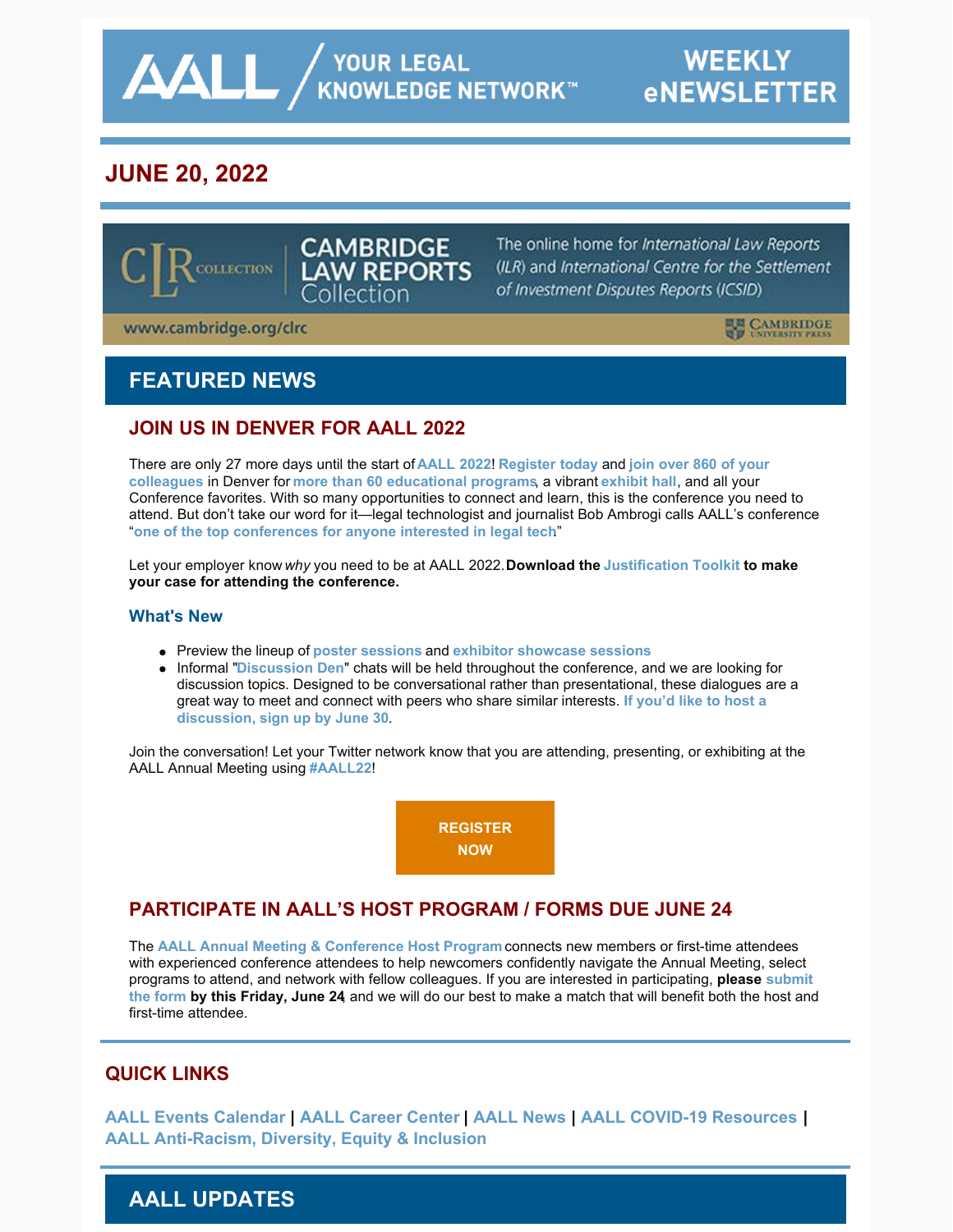#### **HAVE YOU RENEWED YOUR 2022-2023 AALL MEMBERSHIP?**

Over 2,400 of your colleagues have renewed their AALL membership for 2022-2023. Don't lose out on essential AALL benefits that add up to over **\$2,000+ in value for the year**. These include:

- Access to essential **[professional development](https://elearning.aallnet.org/)**—complimentary monthly webinars and virtual coffee chats as well as discounted rates for online courses and live events.
- Discounted registration to the **[2022 AALL Annual Meeting & Conference](https://www.aallnet.org/conference/)** in Denver. Reunite with over 860 of your colleagues this summer!
- Access to an extensive network of peers; including the ability to join caucuses and special interest sections and connect with other members who share similar interests.
- **[Plus, so much more](https://www.aallnet.org/community/membership/benefits/)**.

If you have any questions about your membership renewal, please contact AALL Headquarters at **[membership@aall.org](mailto:membership@aall.org)** or 312.939.4764.

> **[RENEW YOUR](https://www.aallnet.org/community/membership/join-renew/) MEMBERSHIP**

## **PROFESSIONAL GROWTH**

#### **UPCOMING COFFEE CHATS & WEBINARS**

[AALL has several exciting coffee chats and webinars coming up next month, including tomorrow's](https://www.aallnet.org/forms/meeting/MeetingFormPublic/view?id=93FC300000133) "**CRIV Vendor Roundtable**." Be sure to visit **[AALL eLearning](https://elearning.aallnet.org/live)** to stay up to date on future topics and to register.

Is there a topic you want covered in an AALL webinar? Please email Fiore Barbini, AALL director of education and learning at **[fbarbini@aall.org](mailto:fbarbini@aall.org)**.



# **REGISTER NOW** elearning.aallnet.org

## **COMMUNITY CORNER**

#### **#WEAREAALL / GET TO KNOW AVERY LE**

AALL has created a fun video campaign to get to know our members. These video spotlights provide an opportunity for members to share a little something about themselves, what they [love about AALL, and their hopes for the profession.](https://www.aallnet.org/community/membership/meet-our-members/weareaall/) **Watch the latest video** featuring **[Avery Le](https://www.aallnet.org/members_only/membership/IndividualFormPublicMembers/detail?id=2010018D59A)**, director of the law library at the Homer M. Stark Law Library in Gwinnet County in Lawrenceville,



Georgia. She has been an AALL member since 2012. Le discusses her first **[AALL Conference](https://www.aallnet.org/conference/)** in Seattle, Washington, and gives newer law librarians advice on finding where their passion lies.

If you'd like to participate in this project, please contact **[Heather Haemker](mailto:hhaemker@aall.org)**, AALL's director of marketing & communications with the subject line "#WeAreAALL."